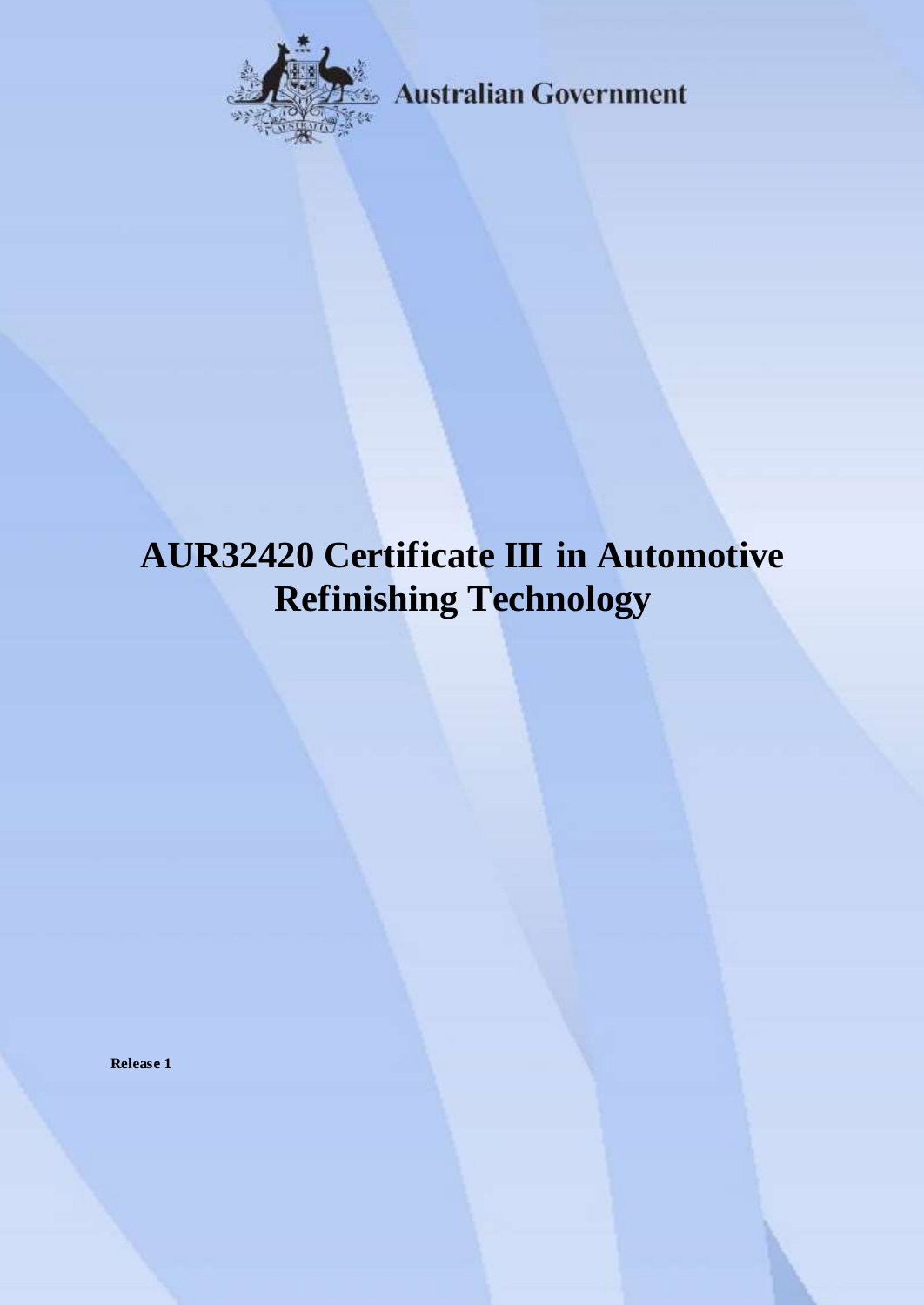#### **AUR32420 Certificate III in Automotive Refinishing Technology**

| <b>Release</b> | <b>Comments</b>                                                                                            |
|----------------|------------------------------------------------------------------------------------------------------------|
| Release 1      | This version first released with AUR Automotive Retail, Service<br>and Repair Training Package Version 6.0 |

#### **Modification History**

### **Qualification Description**

This qualification reflects the role of individuals who paint, refinish, repair and maintain painted surfaces on a range of automotive vehicles, recreational vehicles and other vehicles in the automotive industry.

No licensing, legislative or certification requirements apply to this qualification at the time of publication.

#### **Entry Requirements**

Nil.

# **Packaging Rules**

**Total number of units = 30**

**18 core units,** plus

**12 elective units**, of which:

- all **12** units may be from the elective units listed below
- up to **5** units may be from a Certificate II qualification or above in this Training Package or another endorsed Training Package or accredited course.

Elective units chosen must be relevant to the work environment and the qualification, maintain the overall integrity of the AQF alignment, not duplicate the outcome of another unit chosen for the qualification, and contribute to a valid vocational outcome.

#### **Core Units**

AURAEA002 Follow environmental and sustainability best practice in an automotive workplace

AURAFA108 Interpret and apply automotive repair instructions

AURASA102 Follow safe working practices in an automotive workplace

AURVTP002 Mask vehicle panels and components

AURVTP006 Apply refinishing primers to vehicle surfaces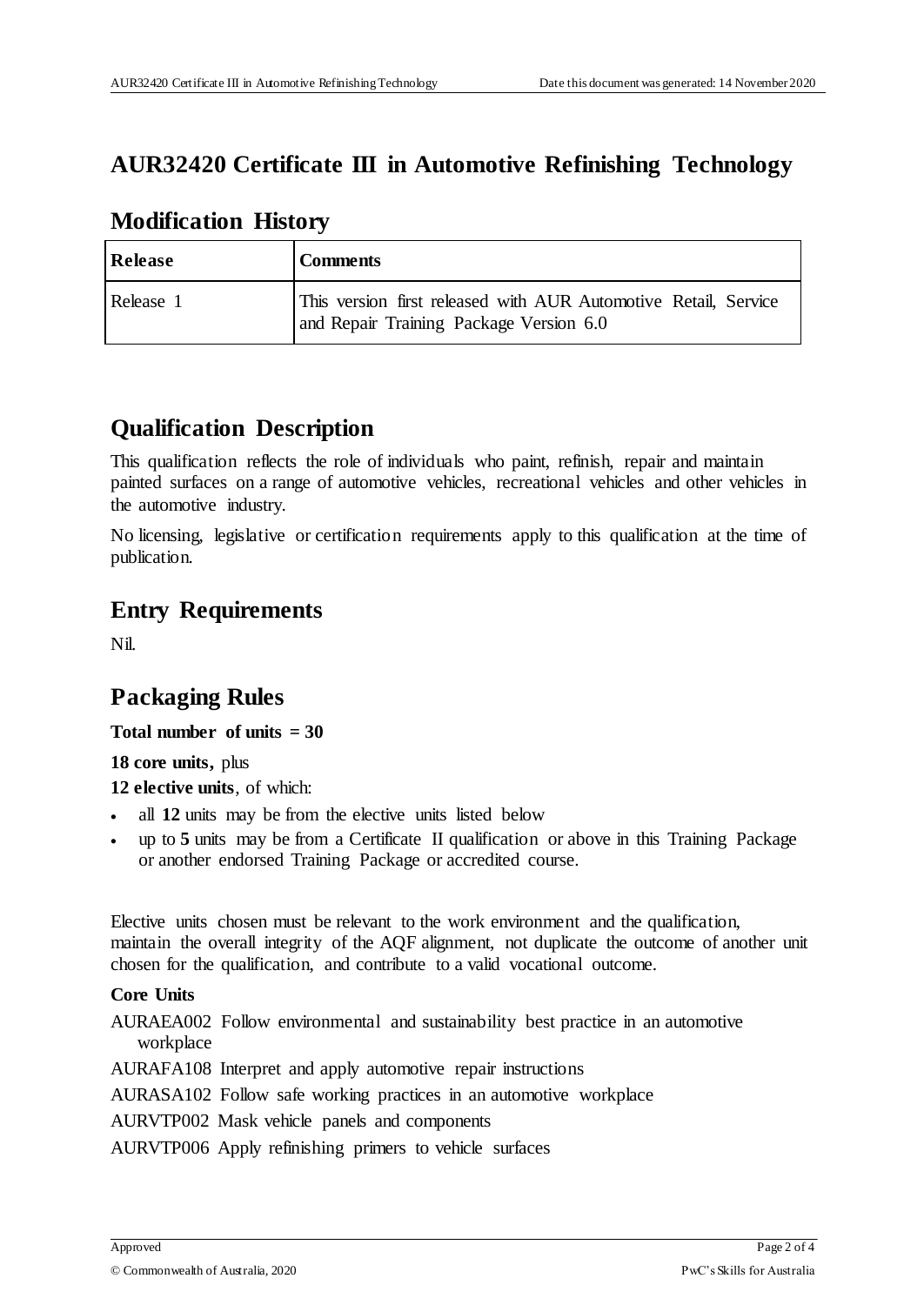AURVTP019 Prepare and paint plastic and composite vehicle surfaces

- AURVTP020 De-nib, buff and polish vehicle painted surfaces
- AURVTP101 Remove paint from vehicle painted surfaces
- AURVTP103 Prepare vehicle spray painting equipment for use
- AURVTP104 Apply basic colour matching techniques using vehicle paint codes
- AURVTP110 Prepare and operate vehicle paint drying equipment
- AURVTP113 Prepare vehicle substrates for refinishing
- AURVTP114 Colour match multi-layer and clear over base two-pack paints on vehicles and components
- AURVTP115 Match direct gloss solid paint colour on vehicles or components
- AURVTP117 Rectify and touch up vehicle paint faults using clear over base two-pack systems
- AURVTP123 Apply clear over base two-pack refinishing materials to vehicle body components
- AURVTP124 Apply clear over base multi-layer and pearl refinishing materials to vehicle body components

AURVTP125 Apply water-based refinishing materials to vehicle bodies and substrates **Elective Units**

- AURAFA002 Read and respond to automotive workplace information
- AURAFA104 Resolve routine problems in an automotive workplace
- AURAMA001 Work effectively with others in an automotive workplace
- AURETH011 Depower and reinitialise hybrid electric vehicles
- AURETH101 Depower and reinitialise battery electric vehicles
- AURETR125 Test, charge and replace batteries and jump-start vehicles
- AURVTA001 Prepare vehicles for customer use
- AURVTA003 Inspect vehicle paint, trim and accessories and recommend repair procedures
- AURVTN005 Remove and replace adhesive attached components on vehicles
- AURVTN017 Repair vehicle thermoplastic body panels and components
- AURVTN132 Inspect vehicle damage and determine repair procedures
- AURVTN135 Apply original equipment manufacturer repair procedures during vehicle repairs
- AURVTP026 Apply basic airbrush techniques to vehicle body panels
- AURVTP107 Touch up minor vehicle paintwork damage
- AURVTP109 Apply vehicle body film wrapping
- AURVTP111 Apply solid acrylic two-pack materials to vehicle components
- AURVTP112 Apply air dry and polyurethane refinishing materials
- AURVTP116 Rectify and touch up vehicle direct gloss paint faults using two-pack systems
- AURVTP118 Rectify vehicle multi-layer and pearl paint faults using two-pack systems
- AURVTP128 Carry out custom painting techniques to vehicle body panels
- TAEDEL301 Provide work skill instruction